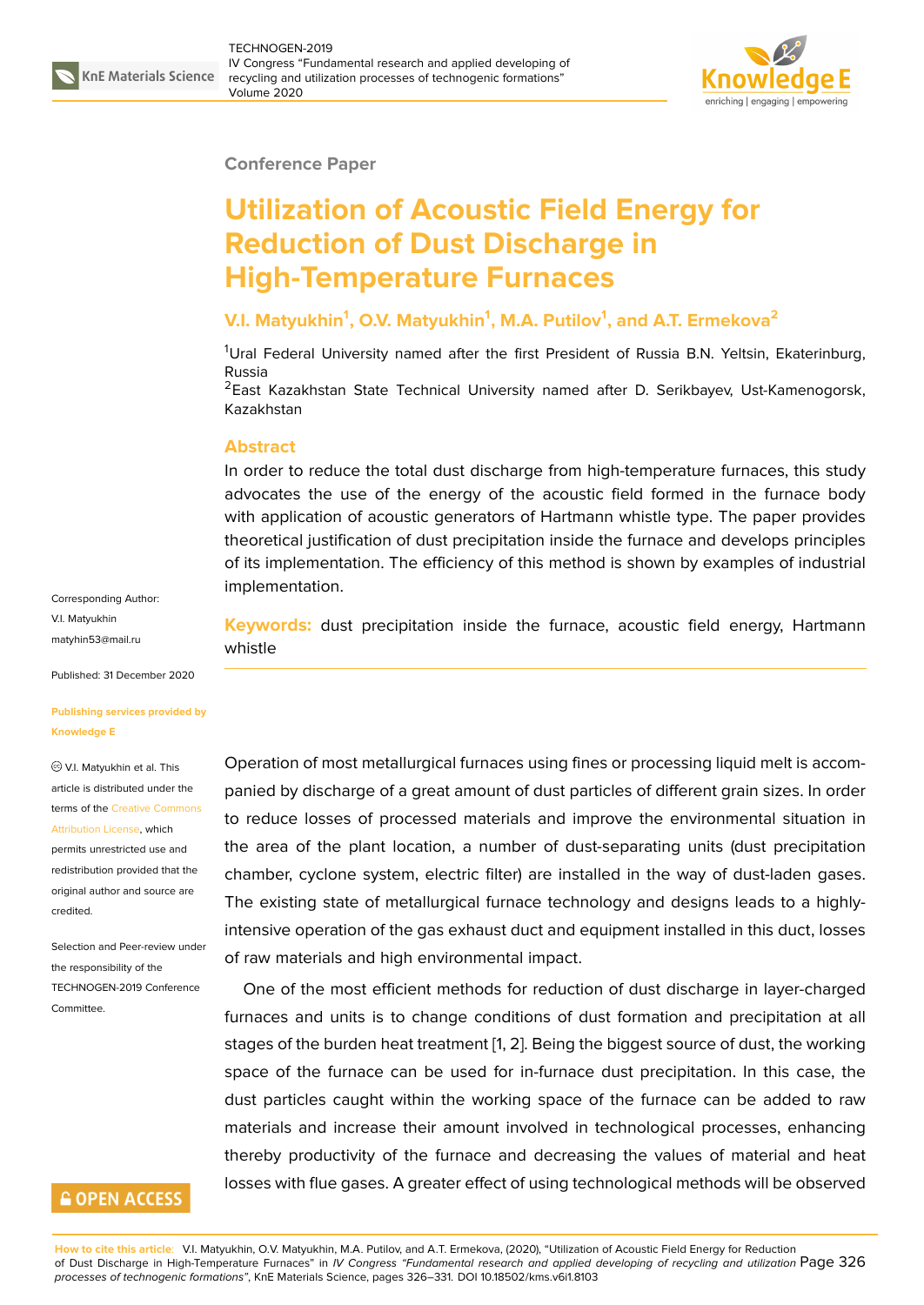after optimization of design and process parameters providing intensification of heatand-mass transfer with high technical and economic performance of the end product. In spite of a significant number of dust-precipitating units and methods of their efficiency improvement [1], the use of known equipment is accompanied by reduction in furnace performance, requires additional capital expenditures for processing of caught particles (stocking, recirculation, utilization) and energy costs for heat loss replenishment.

One of the [ef](#page-5-0)ficient and low-cost methods for improving performance of metallurgical furnaces or their components is to perform dust precipitation inside the furnace using energy of the acoustic field [3] formed directly in the working space.

Under the action of the external acoustic field on solid elements of the dust-laden flow, its separate solid particles (Figure 1) are exposed to forced oscillations, radiation pressure of the plane stan[din](#page-5-2)g sound wave as well as the action of hydrodynamic attraction and repulsion forces between the elements.



**Figure** 1: Diagram of acoustic effect on solid elements of the layer: Р – static pressure of the gas flow; Р – acoustic pressure;  $P$  – negative pressure near small elements;  $P$  – negative pressure near big elements; S – motion trajectory of small elements; S – motion trajectory of big elements

Each solid particle of the gas-laden flow with density  $\rho$ , being in the field of external acoustic oscillations with amplitude  $A$  and angular velocity  $\omega$  in the gaseous medium with acoustic velocity *c*, is exposed to the action of additional periodic force with the oscillation amplitude:

$$
P_a = A \cdot \rho \cdot c \cdot \omega = \frac{\rho \cdot c \cdot \omega}{\omega} \sqrt{\frac{2J}{\rho \cdot c} \cdot 10^7} = \sqrt{2J \rho c}, \text{ atm},
$$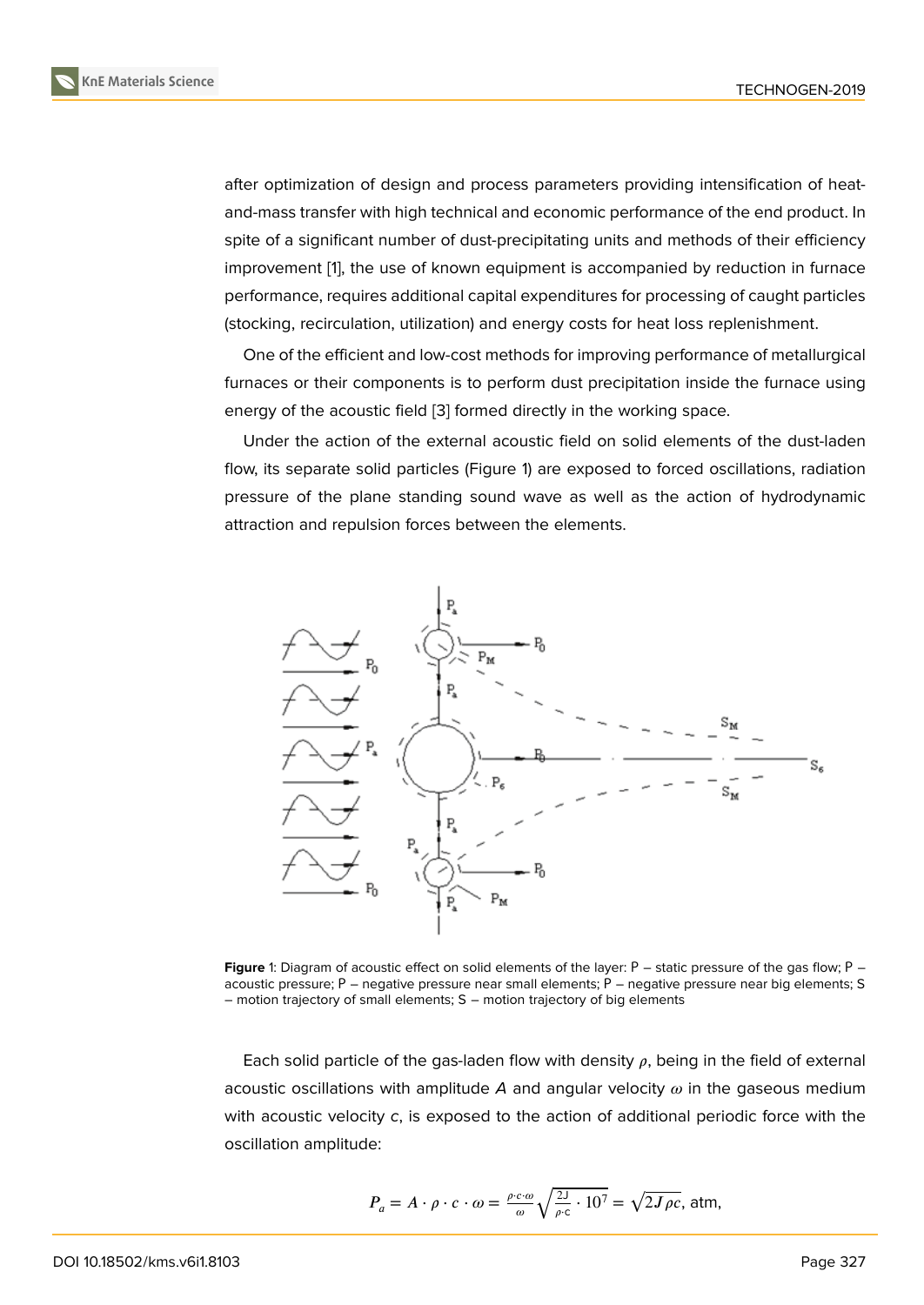the value of which can be changed through design and process parameters. Acoustic oscillations cause destruction of the boundary layer near the particles and emergence of additional convective flows.

In rarefied media, large-scale outlines of circulating groups of particles can appear which lead to emergence of the piston effect. When the dust particles have a polydispersed structure, their oscillations cause formation of local zones with the pressure different from the ambient pressure. The bigger the size of the processed particles is, the more significant will be this difference. Therefore, in the dust-laden flow under the action of external acoustic oscillations the small particles move towards the big ones around which the local zone of high negative pressure is formed. It holds dust fractions around the big particles under the action of the acoustic field, which reduces dust discharge.

This effect shows itself most discernibly in conditions of technological processes characterized by low values of gas velocities and high dust content. The bigger the crosswise size of the particles is, the higher will be the level of the negative pressure caused by them. Therefore, when the acoustic field with the design parameters is formed, the small particles will move towards the big ones with subsequent coagulation and fallout from the main flow.

The resultant standing sound waves generate a nonstationary velocity field in the form of nodes and antinodes alternating in time. The occurring consequent external effect on gas flows is concentrated in the points of the nonstationary structure of the substance (interfacial areas, structure defects, internal and external irregularities) and determines their stability and the structure of stationary motion [4].

When implementing dust precipitation inside the furnace, it is necessary to observe the following principles:

1. The fullest and continuous impact of external oscillations on t[he](#page-5-3) dust-laden medium. For this, it is necessary to determine the points for installation of acoustic impact sources with a possibility of maximum impact on the dust-laden flow in accordance with design features of the furnace;

2. It is necessary to introduce a time factor of the acoustic impact on the dust-laden flow;

3. Formation of the acoustic field with design parameters established in accordance with design features of the furnace and physical and chemical characteristics of dust particles. For this, it is necessary to determine by calculations and experiments the optimum design and process parameters of acoustic jet-edge generators providing the maximum development of the required technical effect (reduction in dust discharge, intensification of heat-and-mass transfer, destruction of dust buildups and accretions,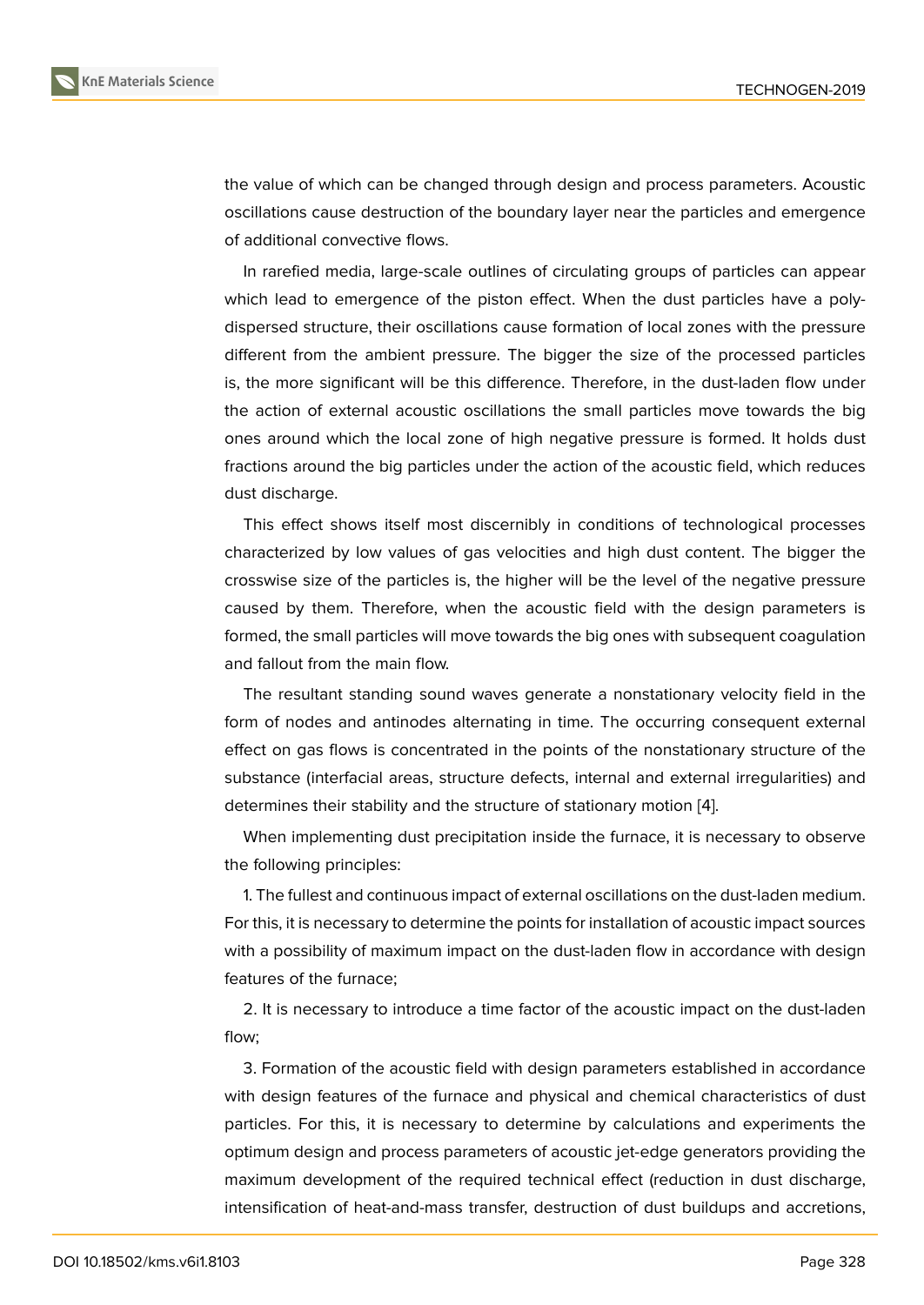etc.). The required acoustic power of the applied field and necessary quantity of the impact sources shall be determined in accordance with the data of laboratory and industrial testing;

4. Industrial testing regarding the use of acoustic field energy with assessment of dust precipitation efficiency and heat-and-mass transfer development.

It is suggested to fulfil formation of the acoustic field in the layer with the help of an acoustic generator (Figure 2) using acoustic ducts of different designs. The acoustic generator represents a variety of the Hartmann whistle and consists of a nozzle, resonant cavity and focusing surface. It is powered by compressed air with the minimum pressure of 3.0 atm. This device is in[st](#page-3-0)alled outside the working space, which facilitates its assembly, maintenance and operation and also reduces the requirement for materials which are used for its fabrication. The use of the acoustic field directly in the layer makes it safe for operating personnel.



**Figure** 2: Design of acoustic generator: 1 – nozzle pipe; 2 – air nozzle; 3 – resonant cavity; 4 – focusing surface.

<span id="page-3-0"></span>Industrial testing regarding the use of acoustic field energy for intensification of heatand-mass transfer in a number of technological plants (sintering machines, dense layer in the polymerization furnaces, iron-melting and mineral-wool cupola furnaces, shaft furnaces used in non-ferrous industry) have shown wide possibilities for application of this method.

Thus, industrial testing of this process in conditions of AK-50 Sintering Machine of Serov Steel Plant over a long period of time confirmed its safety in use. Moreover, it became possible to increase productivity of the machine by the value up to 15…20%, intensify the main physicochemical reactions in the layer, reduce harmful emissions from the machine (СО, NO, dust) and decrease the specific consumption of fuel for the process by 10…15%.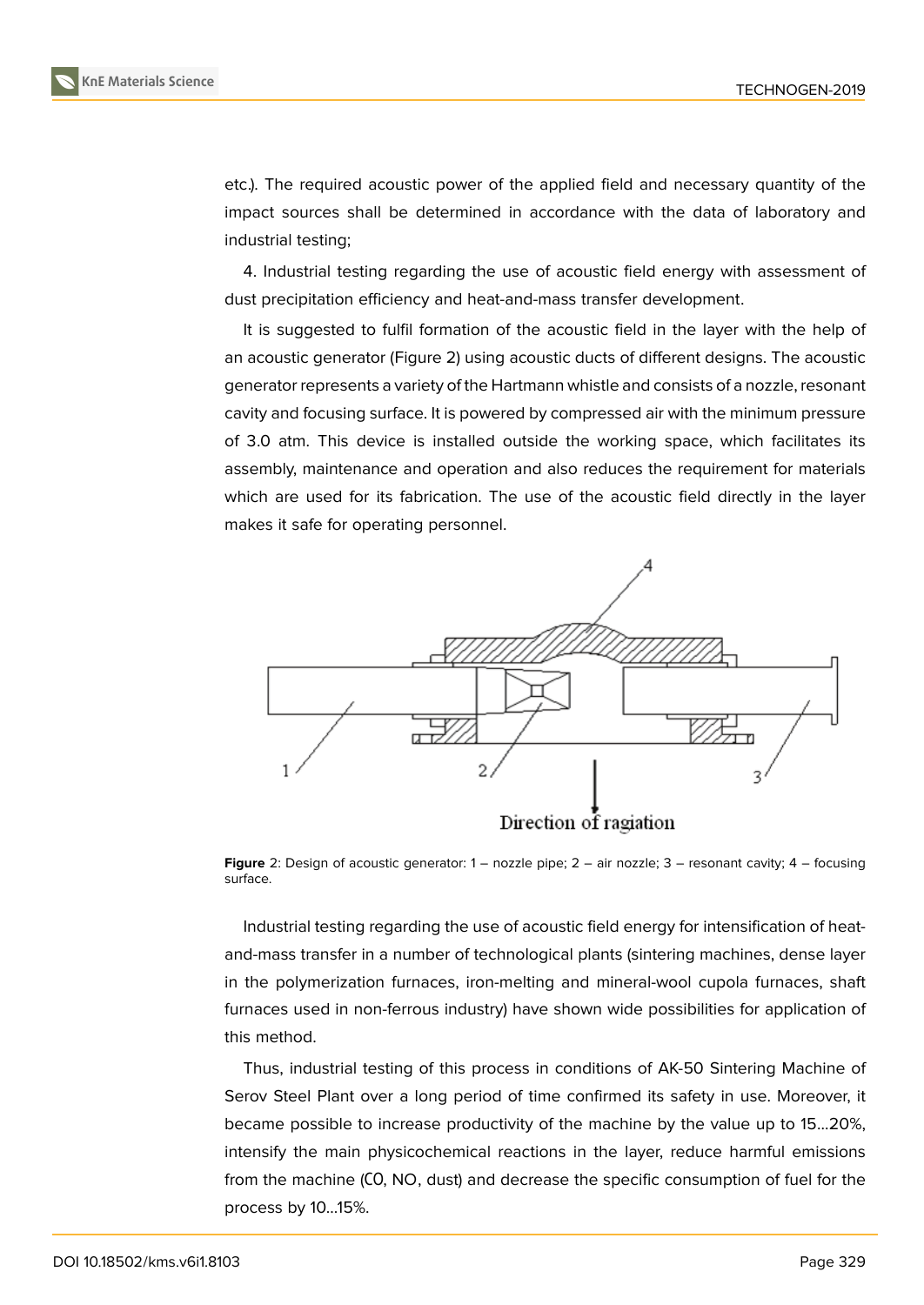

The polymerization furnaces for fiber materials were equipped with two to six acoustic generators in the vacuum and drying chambers depending on the furnace design. Testing has shown that it is possible to increase furnace productivity by 30…35% with better quality of using the organic binder.

The results of using acoustic field energy in the working space of iron-melting and mineral-wool cupola furnaces, shaft furnaces in non-ferrous industry (Kirovgrad) have shown that it is possible to increase productivity of melting furnaces by 10…15% with respective reduction in coke consumption and quantity of harmful emissions. In addition, destruction of accretions emerging in the process of gas and material travel was observed, which enhances productivity of the melting furnace and reduces costs for its maintenance.

Formation of the acoustic field with the design parameters in the moving dust-laden flow of finely-dispersed burden in rotating furnaces used for alumina production at Bogoslovsky Aliminium Plant both in the direction of gas flowing and in the opposite direction enabled to fix a stable trend in reduction of dust discharge outside the working space by the value up to 40%. In addition, full completion of all chemical transformations in solid components was observed.

The long period (from September 2009) during which acoustic generators were used in shaft furnaces (Kirovgrad) has demonstrated the possibility of virtually complete destruction of burden accretions emerging in the working space of the furnace. Moreover, the possibility of increasing furnace productivity by 5…10% with reduction in the total quantity of dust emissions by the value up to 25% was shown.

The analysis of industrial testing data regarding the use of acoustic field energy in the working space of the molten bath (SUMZ, Revda) has shown that the use of acoustic field energy with similar parameters of bath operation leads to reduction in dust discharge by 10.94%. In addition, dust precipitation inside the bath results in a higher output of matte approximately by 406 kg/h and slag by 1299 kg/h. With the average content of copper in matte 51.7%, this measure provides a possibility to increase the quantity of copper received by the value up to 210 kg/h.

The results of testing carried out at Converter No.2 of SUMZ with the use of acoustic field energy from two acoustic generators with the pressure of 3 atm installed in the dust chamber and two acoustic generators at the inlet of the cyclones have shown that the total extent of gas dedusting increased by 56-72% during the first period of melt converting. During the second period the extent of dust precipitation with the use of acoustic generators increased by 22% on average.

The use of acoustic generators for dust precipitation in the dust chamber of the Waelz kiln as well as for cleaning of heat-exchange surfaces of the boiler (PJSC Chelyabinsk